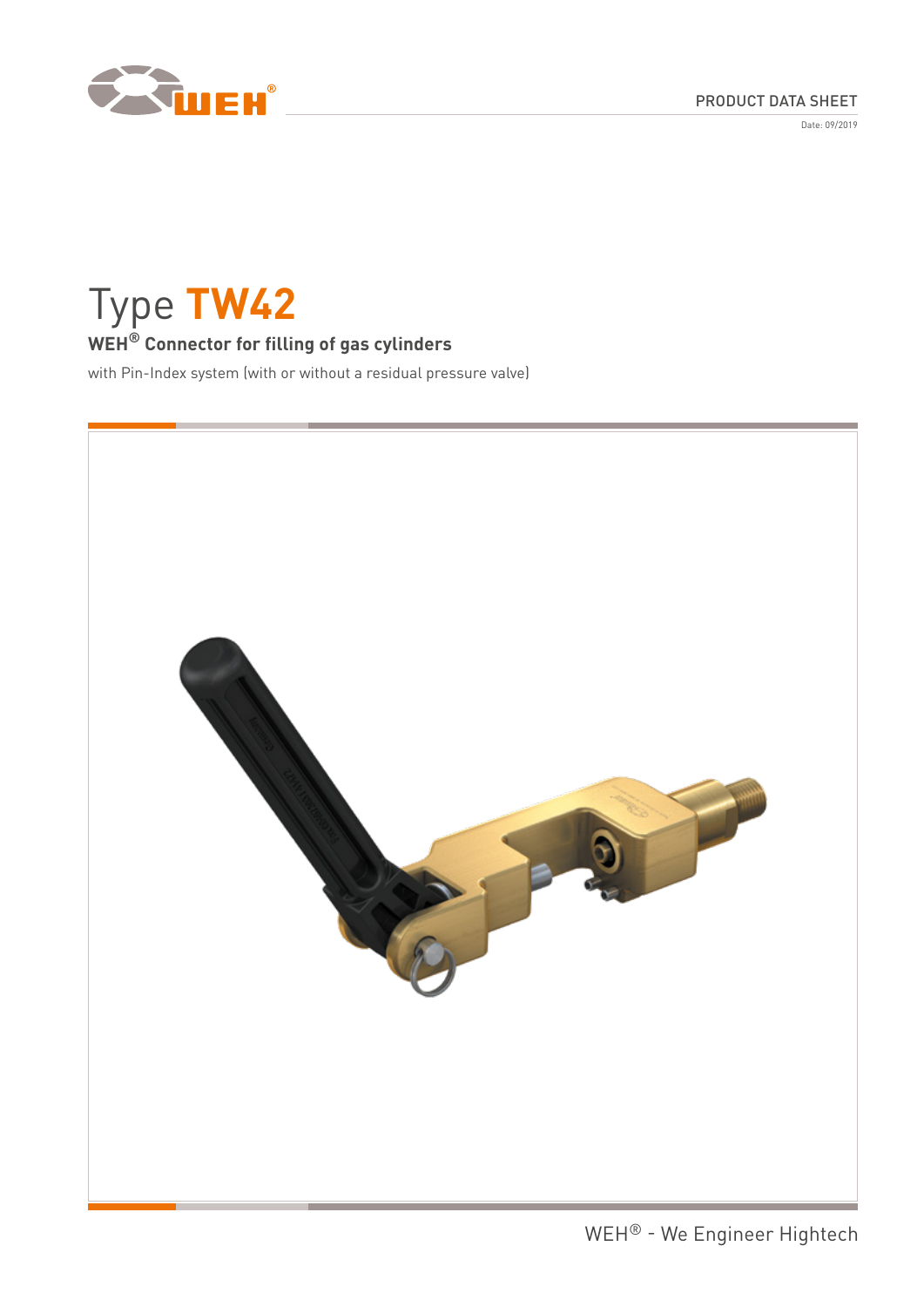**TW42** | WEH® Connector for filling of gas cylinders

General

# **DESCRIPTION**



## Features

- For Pin-Index connections acc. to CGA 870 (others on request)
- Version for residual pressure valves or non-residual pressure valves available
- Super light  $\Rightarrow$  only 700 grams
- Open bow body for connection in seconds
- Pressure-assisted piston prevents accidental disconnection under pressure
- High-grade materials

The type TW42 quick connector is especially designed for filling gas cylinders with Pin-Index system (with or without a residual pressure valve). The connector is very light in weight and therefore easy to operate. Being open at one side the quick connector is easy to connect, especially to cylinder valves with large hand wheel and lateral gauge.

Simply place the connector body of the TW42 quick connector over the cylinder valve, align it with the index pins and move upwards. The pressure-tight connection is made.

The pressure-assisted piston prevents accidental disconnection under pressure and provides additional safety.

For gas cylinders with residual pressure valve the TW42 quick connector is additionally equipped with a RPV pin (see opposite picture) for opening the residual pressure valve.

This quick connector is available for gas cylinder valves acc. to CGA 870, others on request. Connectors for oxygen applications are oxygen cleaned and free of oil and grease.

## Application

Quick connector for filling of gas cylinders with Pin-Index system (with or without a residual pressure valve).

# TECHNICAL DATA

| Characteristic    | <b>Basic version</b>                                     |
|-------------------|----------------------------------------------------------|
| Pressure range    | $PN = 200$ bar   $PS = 250$ bar   $PT = 375$ bar         |
| Temperature range | +5 °C up to +60 °C $[0,]$                                |
| Connection A      | Pin-Index connection acc. to CGA 870 (others on request) |
| Medium            | Medical oxygen (others on request)                       |
| Actuation         | Manual actuation via lever handle                        |
| Material          | Corrosion resistant stainless steel, brass               |
| Sealing material  | EPDM (others on request)                                 |
| Design            | With or without RPV pin                                  |
| Registration      | Adiabatic ignition test available                        |

Example of use:



RPV pin

Other designs on request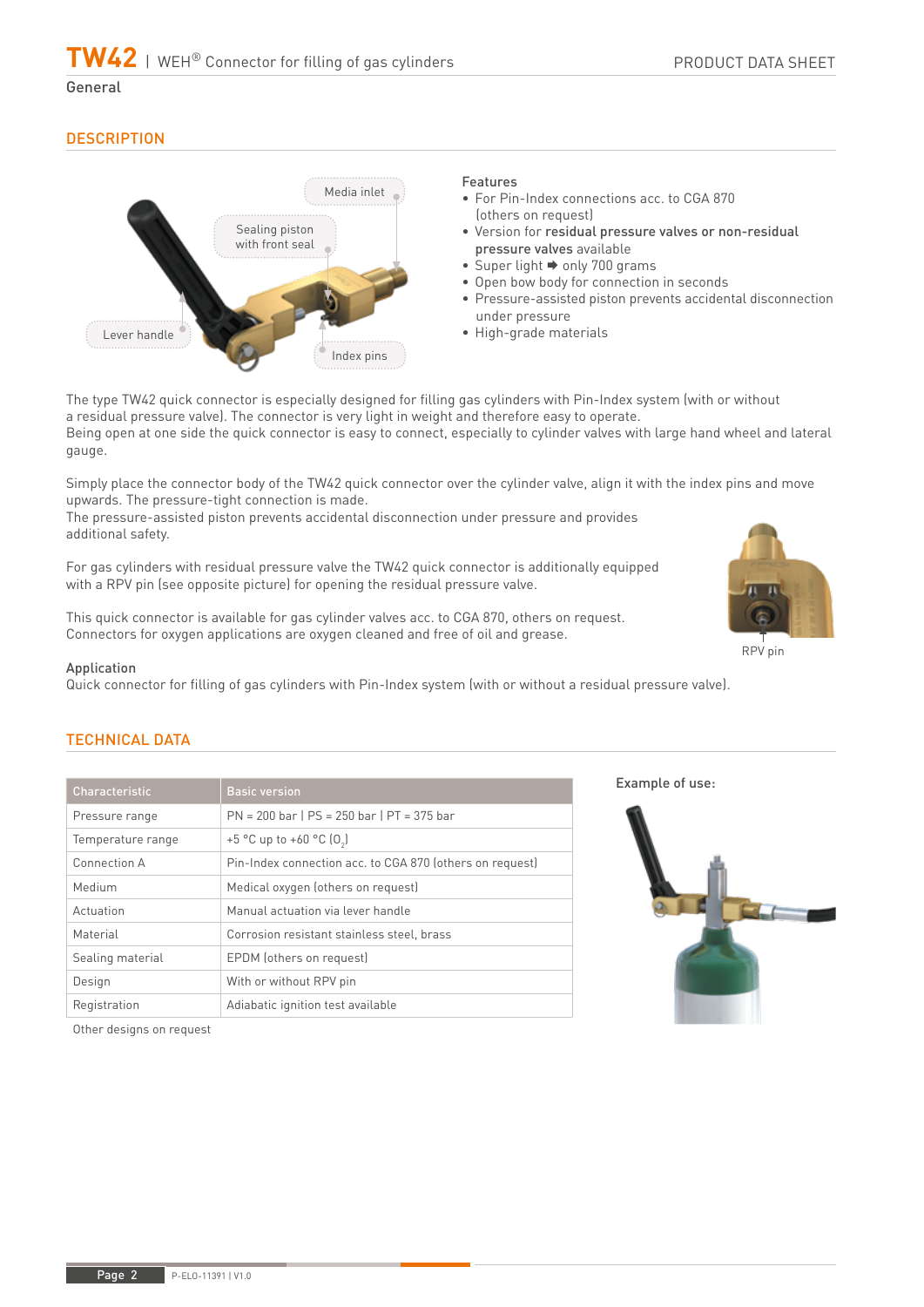Ordering / Accessories

# ORDERING | Quick connector TW42

approx. dimensions (mm)





\* with RPV pin

Other connector sizes and versions on request.

Required information for ordering see page 7, catalogue no. 20.

# **ACCESSORIES**

The following accessories are available for type TW42:

## Swivel joint TD1

The TD1 swivel joint prevents twisting of the hose and enables the axial aligning of the connector.



#### Adaptors

Adaptors for connecting the quick connector to the filling hose are available on request.

## Monel® construction

All pressurized parts are also available in Monel®. Please contact us!

#### Spare parts

Various parts are available as spares for type TW42:

| Part No.  | <b>Description</b> |
|-----------|--------------------|
| E50-55668 | n ring<br>i III y  |